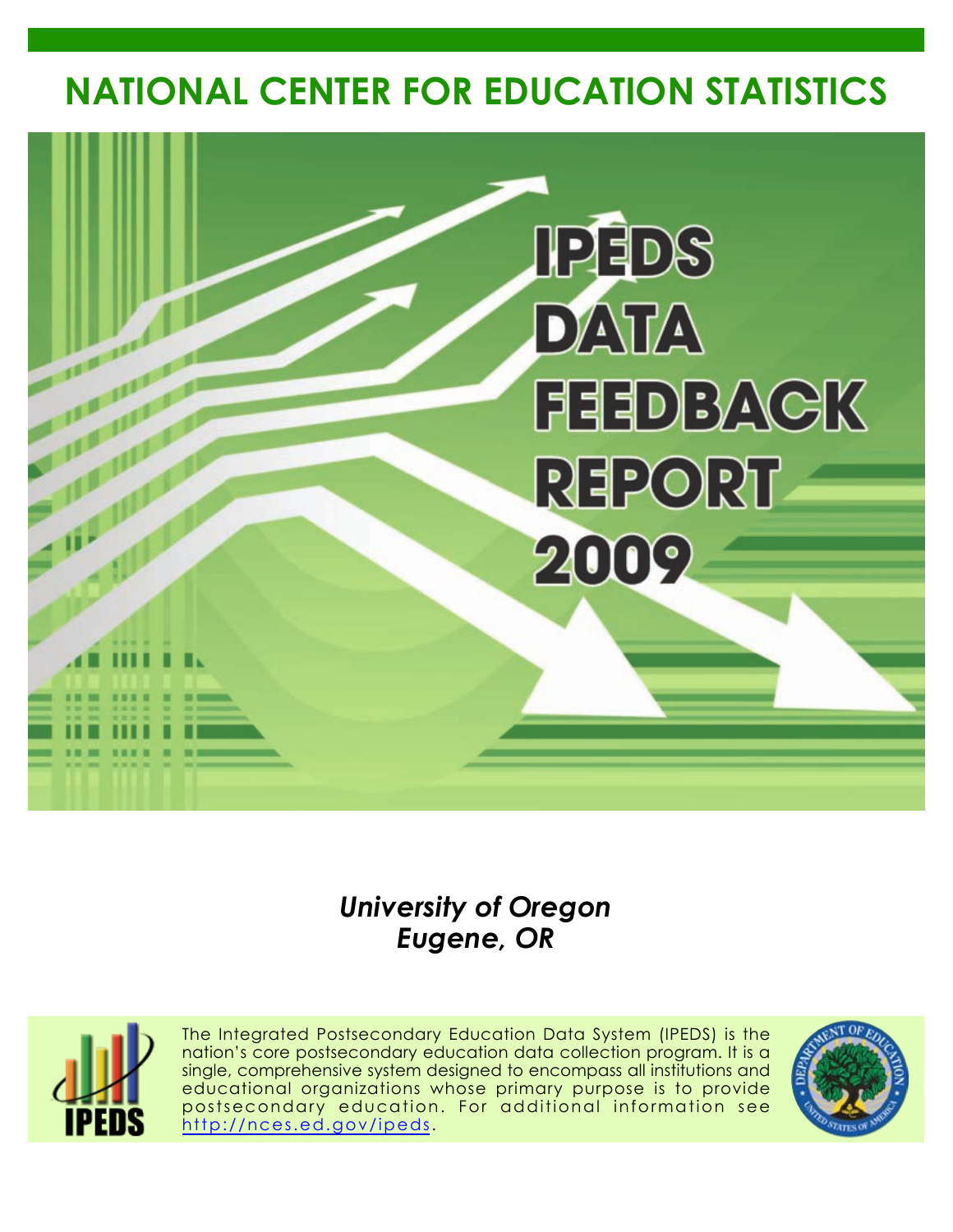#### October, 2009

Dear Institutional Executive:

The National Center for Education Statistics is pleased to provide you with your institution's annual *IPEDS Data Feedback Report*. The report compares data provided by your institution in 2008-09 through the Integrated Postsecondary Education Data System (IPEDS) to data for a similar group of institutions. Like last year, your institution was given the opportunity to select its own comparison group. We strongly encourage institutions to take advantage of the opportunity to select the other institutions to which they want to be compared in the report, as they generally find the report more informative. If your institution did not submit its own group, IPEDS identified a comparison group for you (see the list toward the back of this report for the institutions in your comparison group).

I also encourage you to visit the IPEDS Executive Peer Tool (ExPT) at <http://nces.ed.gov/ipeds/datacenter/>. Not only can you download a PDF of this report as it was sent to you, you can also select a different comparison group and recreate the full report in PDF format. In addition, there are a number of extra figures available in the ExPT that are not included in your original report.

Thank you for supporting IPEDS throughout the data collection process. Without your support and the high quality data that your institution provides, these reports would not be possible. If you have any comments on how we can improve the Data Feedback Report or the ExPT, please send them to ipedsdatafeedback@ed.gov.

Best regards,

Clist S. Miller

Elise S. Miller IPEDS Program Director

#### **What Is IPEDS?**

The Integrated Postsecondary Education Data System (IPEDS) is a system of survey components that collects data from nearly 6,700 institutions across the United States whose primary purpose is to provide postsecondary education. IPEDS collects institution-level data on students (enrollment and graduation rates), student charges, program completions, faculty, staff, and finances.

These data are used at the federal and state level for policy analysis and development; at the institutional level for benchmarking and peer analysis; and by students and parents, through the College Navigator [\(http://collegenavigator.ed.gov\)](http://collegenavigator.ed.gov), to aid in the college search process. For more information about IPEDS, see [http://nces.ed.gov/ipeds.](http://nces.ed.gov/ipeds)

#### **What Is the Purpose of This Report?**

The Data Feedback Report is intended to provide institutions a context for examining the data they submitted to IPEDS. Our goal is to produce a report that is useful to institutional executives and that may help improve the quality and comparability of IPEDS data.

#### **What Is in This Report?**

The figures provided in this report are those suggested by the IPEDS Technical Review Panel. They were developed to provide selected indicators and data elements for your institution and a comparison group of institutions. The figures are based on data collected during the 2008-09 IPEDS collection cycle and are the most recent data available. Additional information about these indicators is provided in the Methodological Notes at the end of the report. Following the figures is a list of the institutions in your comparison group and the criteria used for their selection. Please refer to "Comparison Group" in the Methodological Notes for more information.

#### **How Can I Use This Report?**

Upon receiving your Data Feedback Report (DFR), we strongly encourage you to discuss its contents with your institution's IPEDS keyholder, or other institutional research professionals. Keyholders, appointed by institutional executives, coordinate the institution's IPEDS data submission, frequently working with colleagues across the institution to ensure timely and accurate reporting. Your keyholder can answer questions about how IPEDS data are submitted, how individual indicators are defined, and how to interpret differences between your institution and the group to which it was compared. She or he can also assist you in identifying more appropriate comparison groups, if needed. After discussing the DFR with your keyholder, we encourage you to share it with your campus leadership team. With their assistance, other ways to make use of the DFR can be considered, including how to appropriately incorporate the DFR into existing strategic planning efforts and whether to share parts of the DFR with on- and off-campus stakeholders, including students, staff, faculty, governance board members, community leaders, media, and state and local officials. We are committed to ensuring the DFR is useful to campus executives. If after working with the DFR you have suggestions for future improvements, please send them to ipedsdatafeedback@ed.gov.

#### **Where Can I Do More with IPEDS Data?**

The Executive Peer Tool (ExPT), available through the IPEDS Data Center [\(http://nces.ed.gov/ipeds/datacenter](http://nces.ed.gov/ipeds/datacenter)), is designed to provide campus executives easy access to institutional and comparison group data. Using the ExPT, you can produce reports using different comparison groups and access a wider range of IPEDS variables.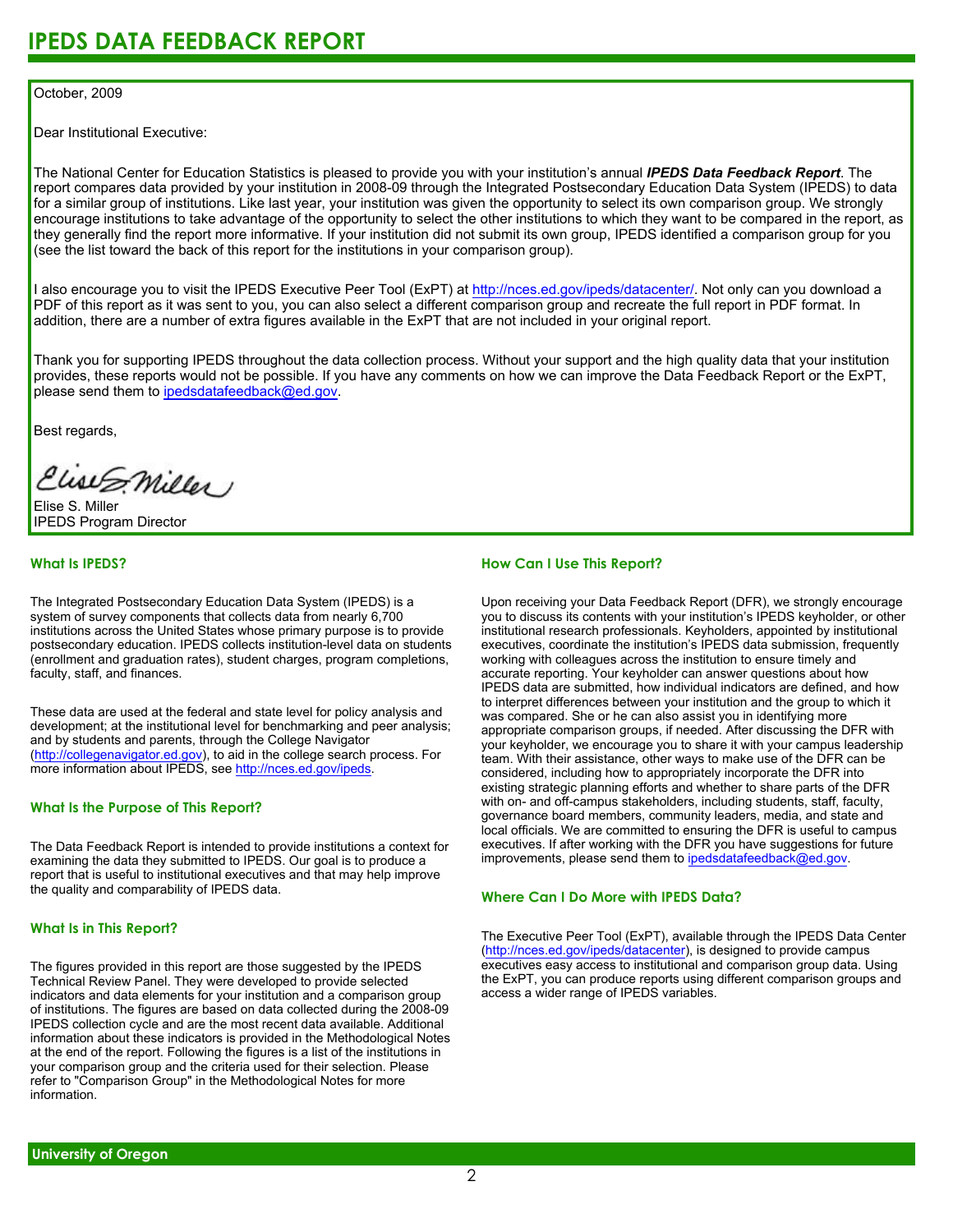**Figure 1. Unduplicated 12-month headcount of all students and of undergraduate students, total FTE enrollment (academic year 2007-08), and full- and part-time fall enrollment (Fall 2008)**



NOTE: For details on calculating full-time equivalent (FTE) enrollment, see Calculating FTE in the Methodological Notes at the end of this report. Total headcount, FTE, and fulland part-time fall enrollment include both undergraduate and postbaccalaureate students, when applicable. N is the number of institutions in the comparison group. SOURCE: U.S. Department of Education, National Center for Education Statistics, Integrated Postsecondary Education Data System (IPEDS): Fall 2008, 12-month Enrollment component and Spring 2009, Fall Enrollment component.

**Figure 2. Percent of students enrolled who are women, by level of student: Fall 2008**



NOTE: N is the number of institutions in the comparison group.

SOURCE: U.S. Department of Education, National Center for Education Statistics, Integrated Postsecondary Education Data System (IPEDS): Spring 2009, Fall Enrollment component.

#### **Figure 3. Percent of all students enrolled, by race/ethnicity: Fall 2008**



**Nour institution** Comparison Group Median (N=10)

NOTE: For this survey year, institutions could report race and ethnicity using both 1977 (old) and 1997 (new) Office of Management and Budget categories. Categories shown in this figure are derived by adding comparable categories from both old and new; however, the "Two or more races" category appears only in the 1997 version. For more information about disaggregation of data by race and ethnicity, please see the Methodological Notes at the end of this report. Median values for the comparison group may not add to 100 percent. See "Use of Median Values for Comparison Group" in the Methodological Notes at the end of this report for how median values are determined. N is the number of institutions in the comparison group. SOURCE: U.S. Department of Education, National Center for Education Statistics, Integrated Postsecondary Education Data System (IPEDS): Spring 2009, Fall Enrollment component.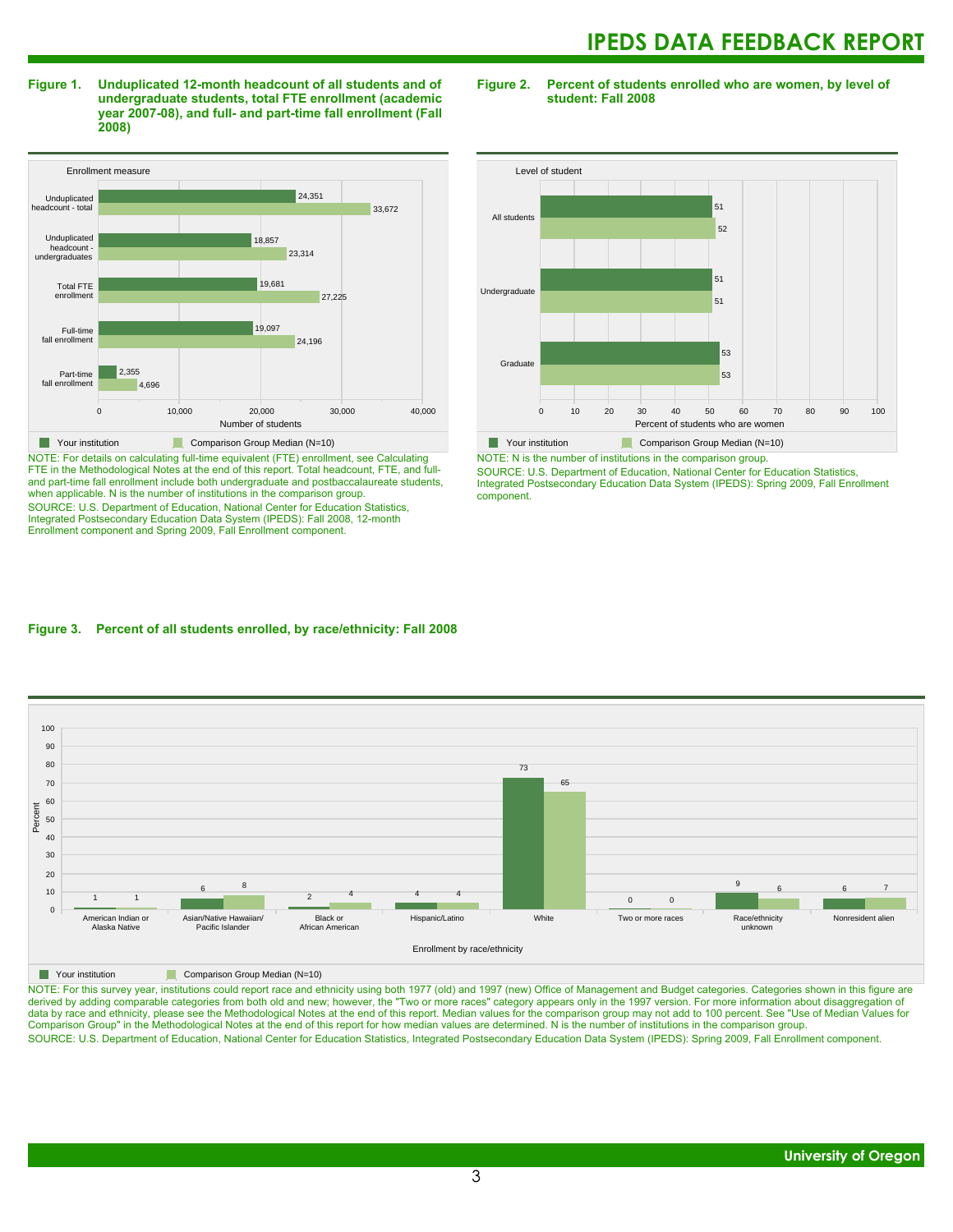#### **Figure 4. Student-to-faculty ratio: Fall 2008**

# 0 5 10 15 20 25 FTE students per FTE instructional staff Student-to-faculty ratio 18 23 **The Comparison Group Median (N=10)** Comparison Group Median (N=10)

NOTE: Student-to-faculty ratio data is presented only for institutions that have undergraduate students; graduate only institutions are not included. For details on how the ratio is calculated, see the Methodological Notes. N is the number of institutions in the comparison group.

SOURCE: U.S. Department of Education, National Center for Education Statistics, Integrated Postsecondary Education Data System (IPEDS): Spring 2009, Fall Enrollment component.

#### **Figure 5. Percent of applicants admitted, and percent of admissions enrolled by full- and part-time status: Fall 2008**



NOTE: Admissions data are presented only for institutions that do not have an open admission policy, and apply to first-time, degree/certificate-seeking undergraduate students only. For more information, see the Methodological Notes. Median values for the comparison group may not add to 100 percent. See "Use of Median Values for Comparison Group" for how median values are determined. N is the number of institutions in the comparison group.

SOURCE: U.S. Department of Education, National Center for Education Statistics, Integrated Postsecondary Education Data System (IPEDS): Fall 2008, Institutional Characteristics component.

#### **Figure 6. Academic year tuition and required fees for full-time, first-time, degree/certificate-seeking undergraduates: 2006-07–2008-09**



NOTE: The tuition and required fees shown here are the lowest reported from the categories of in-district, in-state, and out-of-state. N is the number of institutions in the comparison group.

SOURCE: U.S. Department of Education, National Center for Education Statistics, Integrated Postsecondary Education Data System (IPEDS): Fall 2008, Institutional Characteristics component.

#### **Figure 7. Percent of students receiving Pell grants: 2007-08**



**Your institution** Comparison Group Median (N=10) NOTE: N is the number of institutions in the comparison group.

SOURCE: U.S. Department of Education, National Center for Education Statistics, Integrated Postsecondary Education Data System (IPEDS): Spring 2009, Student Financial Aid component.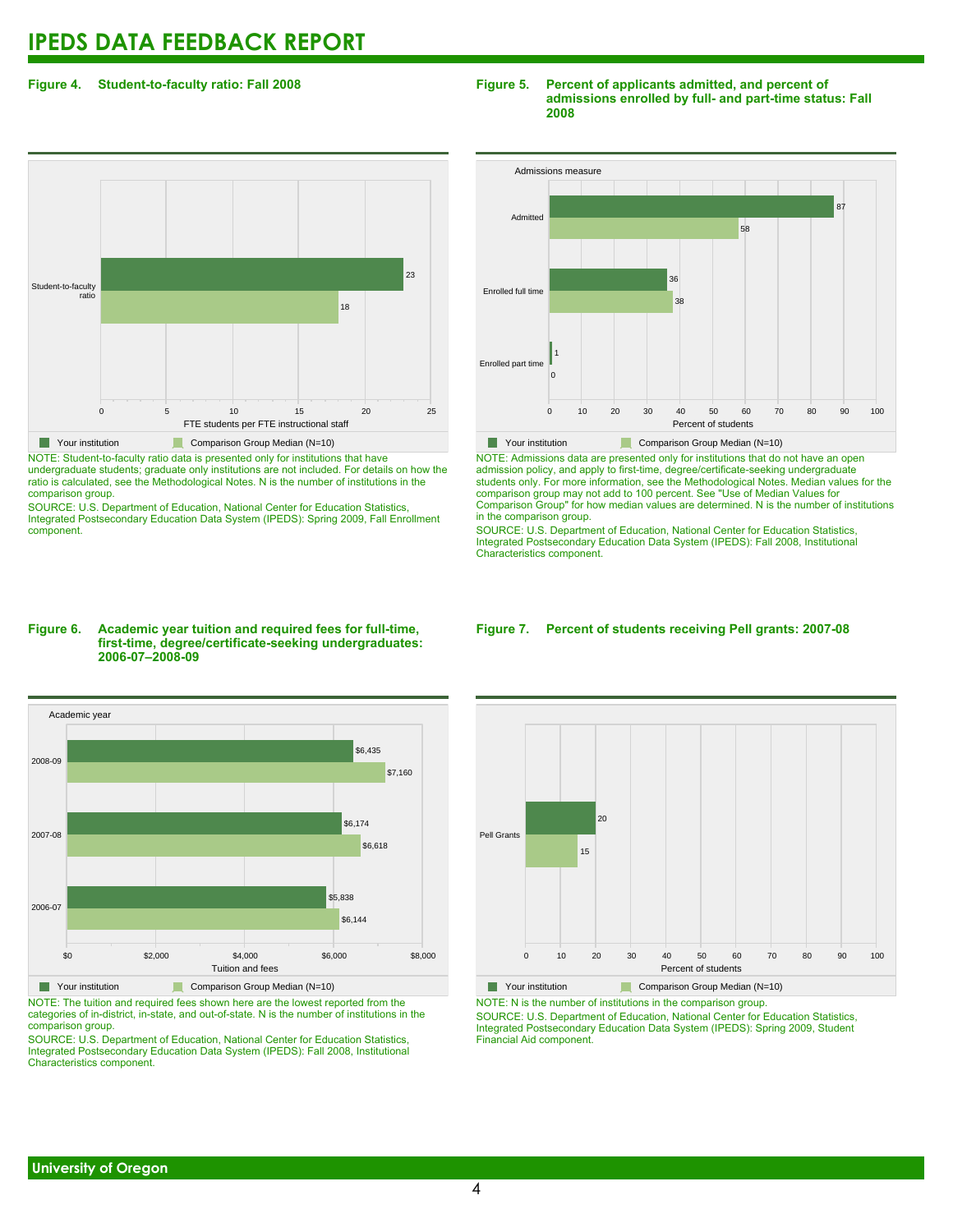#### **Figure 8. Percent of full-time, first-time, degree/certificate-seeking undergraduate students receiving Federal, State/local, and Institutional grant aid, by type of grant: 2007-08**

Type of grant aid 0 10 20 30 40 50 60 70 80 90 100 Percent of students Institutional State and local Other Federal Pell Federal Total grants 40  $\overline{43}$ 18 7 13 12 13 17  $14$ 17  $5<sup>7</sup>$ 48 **The Comparison Group Median (N=10)** Comparison Group Median (N=10)

NOTE: Pell Grants and Other Federal Grants are included in Federal Grants above. For details on how students are counted for financial aid reporting, see Cohort Determination for Reporting Student Financial Aid and Graduation Rates in the Methodological Notes at the end of this report. N is the number of institutions in the comparison group. SOURCE: U.S. Department of Education, National Center for Education Statistics, Integrated Postsecondary Education Data System (IPEDS): Spring 2009, Student Financial Aid component.

#### **Figure 9. Average amounts of Federal, State/local, and institutional grant aid received by full-time, first-time, degree/certificate-seeking undergraduates, by type of grant: 2007-08**



NOTE: Pell Grants and Other Federal Grants are included in Federal Grants above. Average grant values were calculated by dividing the total grants awarded by the total number of recipients in each institution. N is the number of institutions in the comparison group.

SOURCE: U.S. Department of Education, National Center for Education Statistics, Integrated Postsecondary Education Data System (IPEDS): Spring 2009, Student Financial Aid component.

#### **Figure 10. Percent of full-time, first-time, degree/certificate-seeking undergraduate students receiving loans, by type of loan: 2007-08**



NOTE: For details on how students are counted for financial aid reporting, see Cohort Determination for Reporting Student Financial Aid and Graduation Rates in the Methodological Notes at the end of this report. N is the number of institutions in the comparison group.

SOURCE: U.S. Department of Education, National Center for Education Statistics, Integrated Postsecondary Education Data System (IPEDS): Spring 2009, Student Financial Aid component.

#### **Figure 11. Average amounts of loans received by full-time, firsttime, degree/certificate-seeking undergraduates, by type of loan: 2007-08**



NOTE: Average loan values were calculated by dividing the total loans awarded by the total number of recipients in each institution. N is the number of institutions in the comparison group.

SOURCE: U.S. Department of Education, National Center for Education Statistics, Integrated Postsecondary Education Data System (IPEDS): Spring 2009, Student Financial Aid component.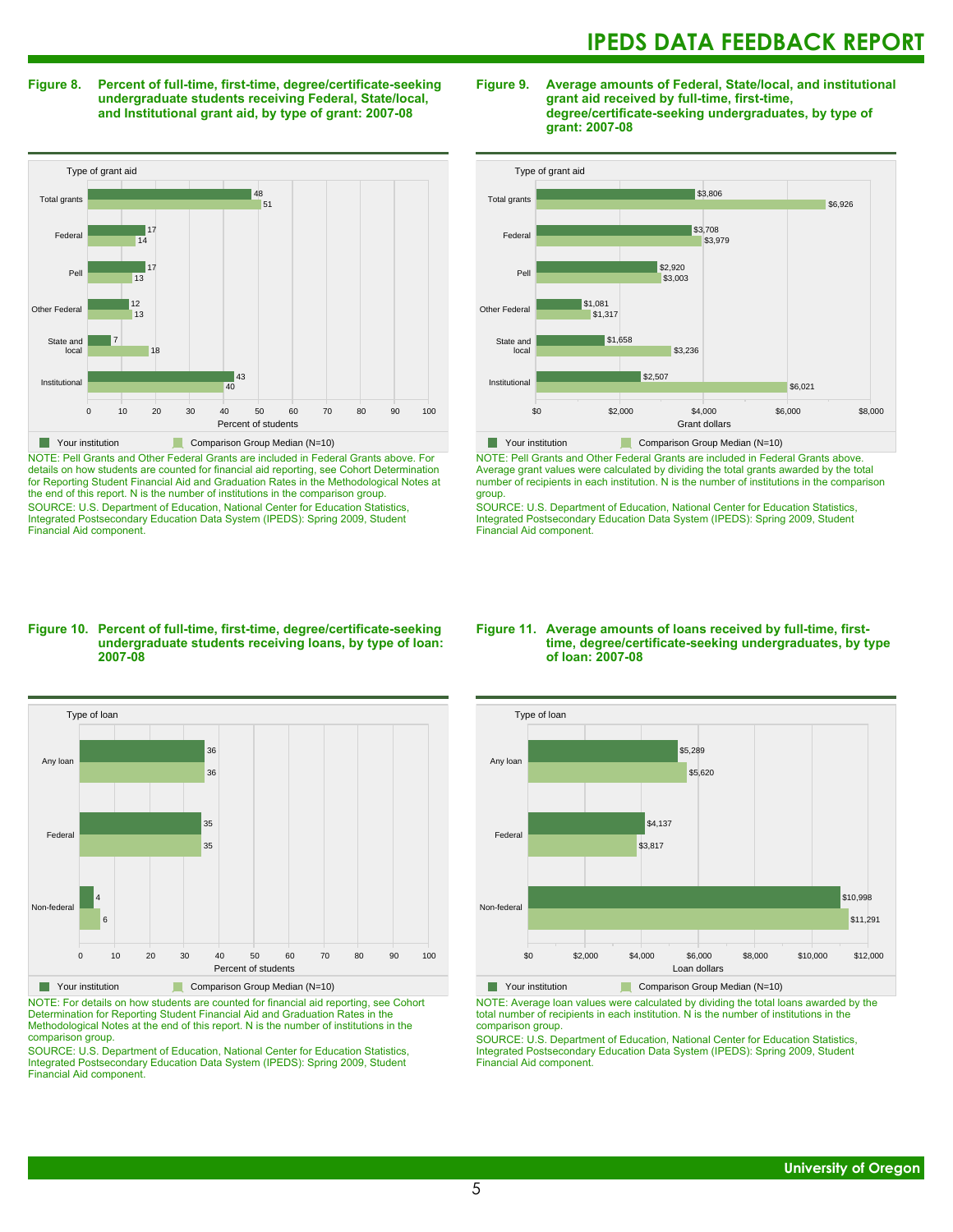**Figure 12. Retention rates of first-time, degree/certificate-seeking undergraduate students, by enrollment status: Fall 2008**



NOTE: Retention rates are measured from the fall of first enrollment to the following fall. 4 yr institutions report retention rates for students seeking a bachelor's degree. For more information, see the Methodological Notes at the end of this report. N is the number of institutions in the comparison group.

SOURCE: U.S. Department of Education, National Center for Education Statistics, Integrated Postsecondary Education Data System (IPEDS): Spring 2009, Fall Enrollment component.





NOTE: Graduation rate cohort includes all full-time, first-time, degree/certificate-seeking undergraduate students. Entering class includes all students coming to the institution for the first time. Only institutions with a mission to prepare students to transfer are required to report transfers out. Graduation and transfer-out rates are the Student Right-to-Know rates. For more information, see the Methodological Notes. N is the number of institutions in the comparison group.

SOURCE: U.S. Department of Education, National Center for Education Statistics, Integrated Postsecondary Education Data System (IPEDS): Spring 2009, Graduation Rates component and Fall Enrollment component.



#### **Figure 14. Graduation rates of full-time, first-time, degree/certificate-seeking undergraduates within 150% of normal time to program completion, by race/ethnicity: 2002 cohort**

**The Comparison Group Median** 

NOTE: For this survey year, institutions could report race and ethnicity using both 1977 (old) and 1997 (new) Office of Management and Budget categories. Categories shown in this figure are derived by adding comparable categories from both old and new; however, the "Two or more races" category appears only in the 1997 version. For more information about disaggregation of data by race and ethnicity, please see the Methodological Notes at the end of this report. The graduation rates are the Student Right-to-Know (SRK) rates. For more information see the Methodological Notes at the end of the report. N is the number of institutions in the comparison group. At least three values in the comparison group are required to calculate the median. SOURCE: U.S. Department of Education, National Center for Education Statistics, Integrated Postsecondary Education Data System (IPEDS): Spring 2009, Graduation Rates component.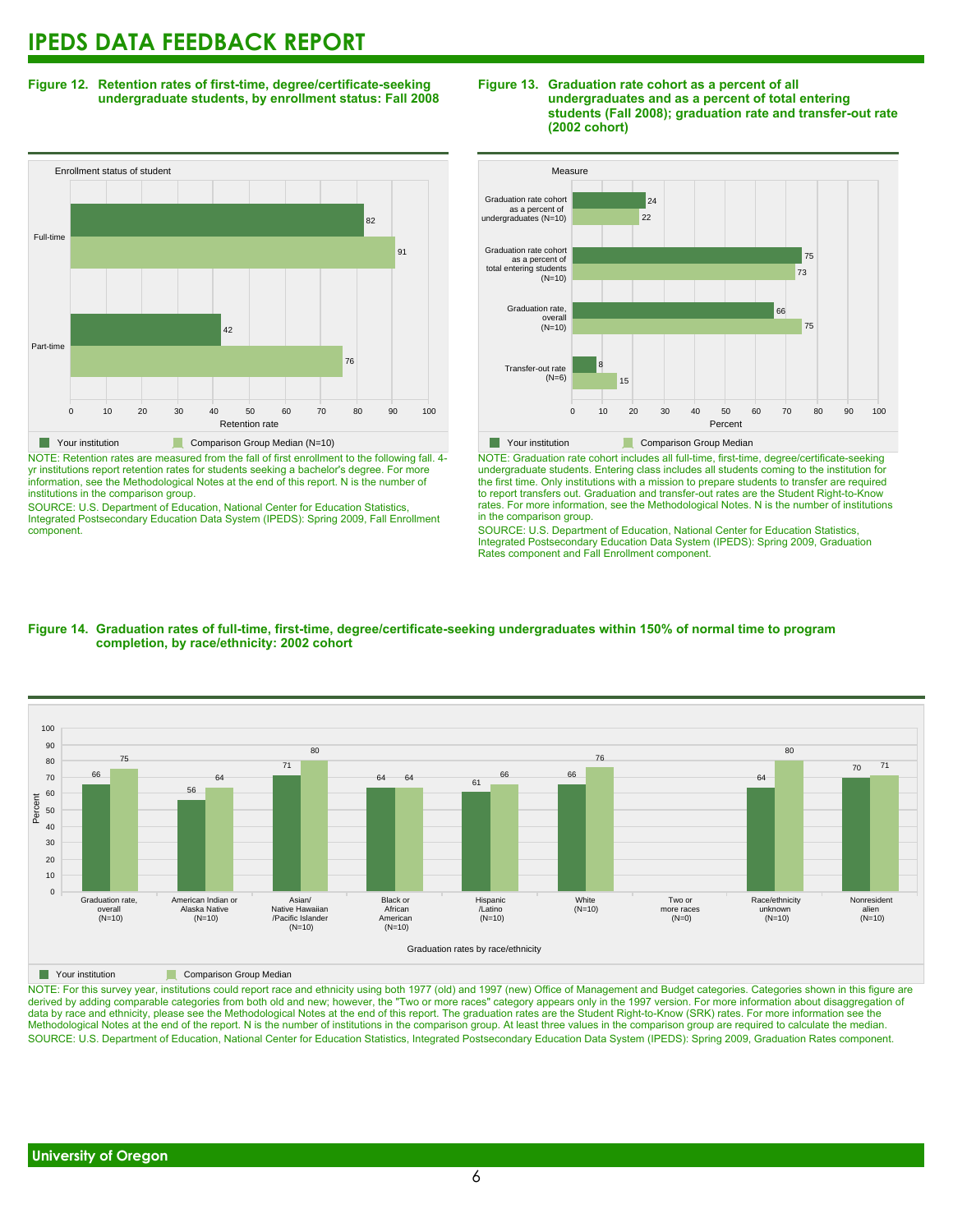#### **Figure 15. Bachelor's degree graduation rates of full-time, first-time, degree/certificate-seeking undergraduates within 4 years, 6 years, and 8 years: 2000 cohort**

**Figure 16. Number of degrees awarded, by level: Academic year 2007-08**



NOTE: The 4-year and 6-year graduation rates are the Student Right-to-Know (SRK) rates; the 8-year rate is calculated using the same methodology. For more information see the Methodological Notes at the end of the report. N is the number of institutions in the comparison group.

SOURCE: U.S. Department of Education, National Center for Education Statistics, Integrated Postsecondary Education Data System (IPEDS): Spring 2009, Graduation Rates component.



NOTE: N is the number of institutions in the comparison group.

SOURCE: U.S. Department of Education, National Center for Education Statistics, Integrated Postsecondary Education Data System (IPEDS): Fall 2008, Completions component.

#### **Figure 17. Full-time equivalent staff, by assigned position: Fall 2008**



NOTE: Graduate assistants are not included in this figure. N is the number of institutions in the comparison group.

SOURCE: U.S. Department of Education, National Center for Education Statistics, Integrated Postsecondary Education Data System (IPEDS): Winter 2008-09, Human Resources component.

#### **Figure 18. Average salaries of full-time instructional staff equated to 9-month contracts, by academic rank: Academic year 2008-09**



NOTE: Average full-time instructional staff salaries for 11/12-month contracts were adjusted to 9-month average salaries by multiplying the 11/12-month salary by .8182. Salaries based on less than 9-month contracts are not included. Medical school staff salaries are not included. N is the number of institutions in the comparison group. SOURCE: U.S. Department of Education, National Center for Education Statistics, Integrated Postsecondary Education Data System (IPEDS): Winter 2008-09, Human Resources component.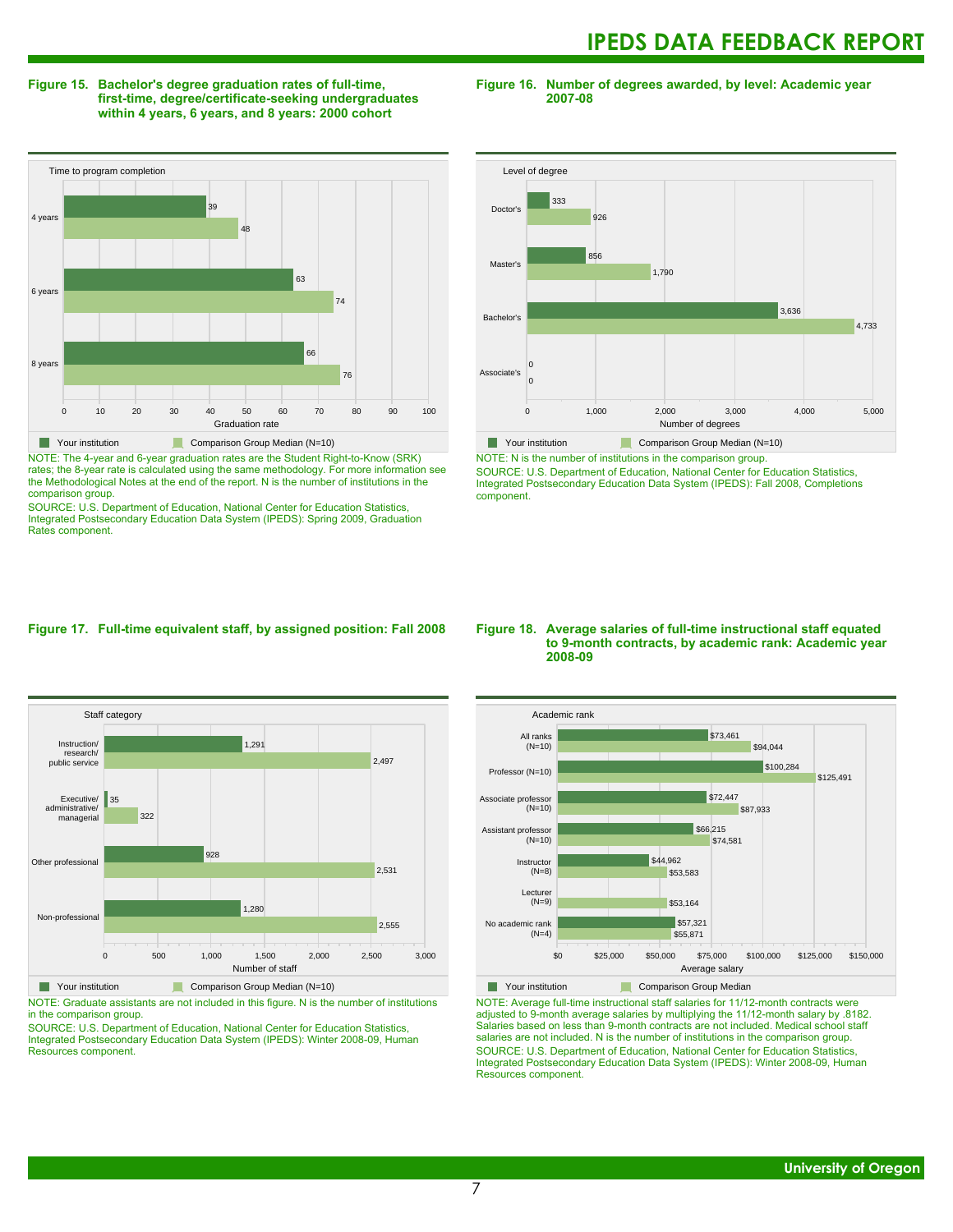**Figure 19. Percent distribution of core revenues, by source: Fiscal year 2008**

#### Revenue source 0 10 20 30 40 50 60 70 80 90 100 Percent Other core revenues Government grants<br>and contracts ...........<br>and cont Local appropriations **State** appropriations Tuition and fees  $23$  $20$ 28 24 0 0  $25$ 17 23 39 **Your institution** Comparison Group Median (N=10)

NOTE: The comparison group median is based on those members of the comparison group that report finance data using the same accounting standards as the focus institution. For a detailed definition of core revenues, see the Methodological Notes. N is the number of institutions in the comparison group.

SOURCE: U.S. Department of Education, National Center for Education Statistics, Integrated Postsecondary Education Data System (IPEDS): Spring 2009, Finance component.

#### **Figure 20. Core revenues per FTE enrollment, by source: Fiscal year 2008**



NOTE: The comparison group median is based on those members of the comparison group that report finance data using the same accounting standards as the focus institution. For details on calculating FTE enrollment and a detailed definition of core revenues, see the Methodological Notes. N is the number of institutions in the comparison group.

SOURCE: U.S. Department of Education, National Center for Education Statistics, Integrated Postsecondary Education Data System (IPEDS): Fall 2008, 12-month Enrollment component and Spring 2009, Finance component.

#### **Figure 21. Percent distribution of core expenses, by function: Fiscal year 2008**



NOTE: The comparison group median is based on those members of the comparison group that report finance data using the same accounting standards as the focus institution. For a detailed definition of core expenses, see the Methodological Notes. N is the number of institutions in the comparison group.

SOURCE: U.S. Department of Education, National Center for Education Statistics, Integrated Postsecondary Education Data System (IPEDS): Spring 2009, Finance component.

#### **Figure 22. Core expenses per FTE enrollment, by function: Fiscal year 2008**



NOTE: The comparison group median is based on those members of the comparison group that report finance data using the same accounting standards as the focus institution. Expenses per full-time equivalent (FTE) enrollment, particularly instruction, may be inflated because finance data includes all core expenses while FTE reflects credit activity only. For details on calculating FTE enrollment and a detailed definition of core expenses, see the Methodological Notes. N is the number of institutions in the comparison group.

SOURCE: U.S. Department of Education, National Center for Education Statistics, Integrated Postsecondary Education Data System (IPEDS): Fall 2008, 12-month Enrollment component and Spring 2009, Finance component.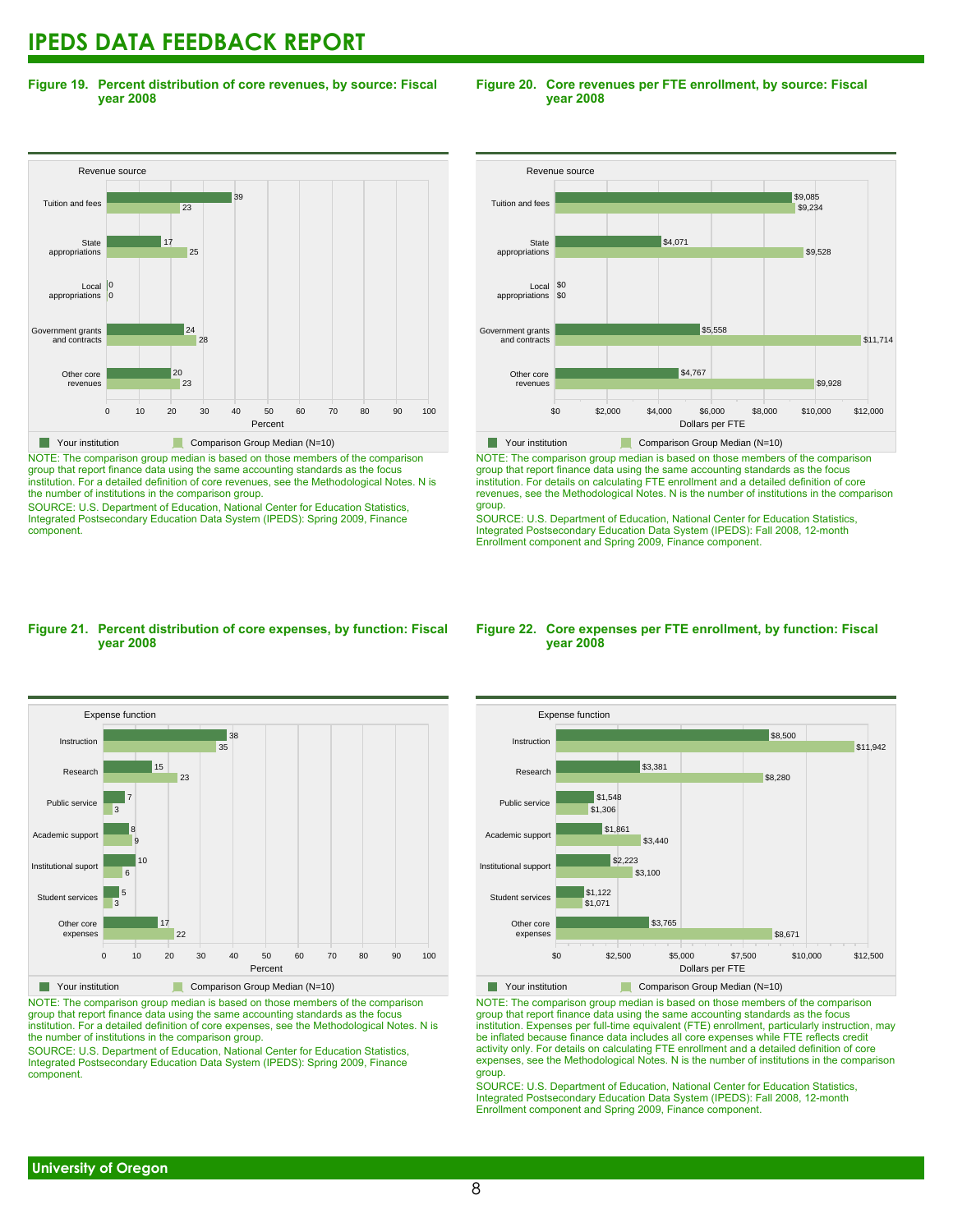### **COMPARISON GROUP**

The custom comparison group chosen by University of Oregon includes the following 10 institutions:

Indiana University-Bloomington (Bloomington, IN)

- University at Buffalo (Buffalo, NY)
- University of California-Santa Barbara (Santa Barbara, CA)
- University of Colorado at Boulder (Boulder, CO)
- University of Iowa (Iowa City, IA)
- University of Kansas (Lawrence, KS)
- University of Michigan-Ann Arbor (Ann Arbor, MI)
- University of North Carolina at Chapel Hill (Chapel Hill, NC)
- University of Virginia-Main Campus (Charlottesville, VA) University of Washington-Seattle Campus (Seattle, WA)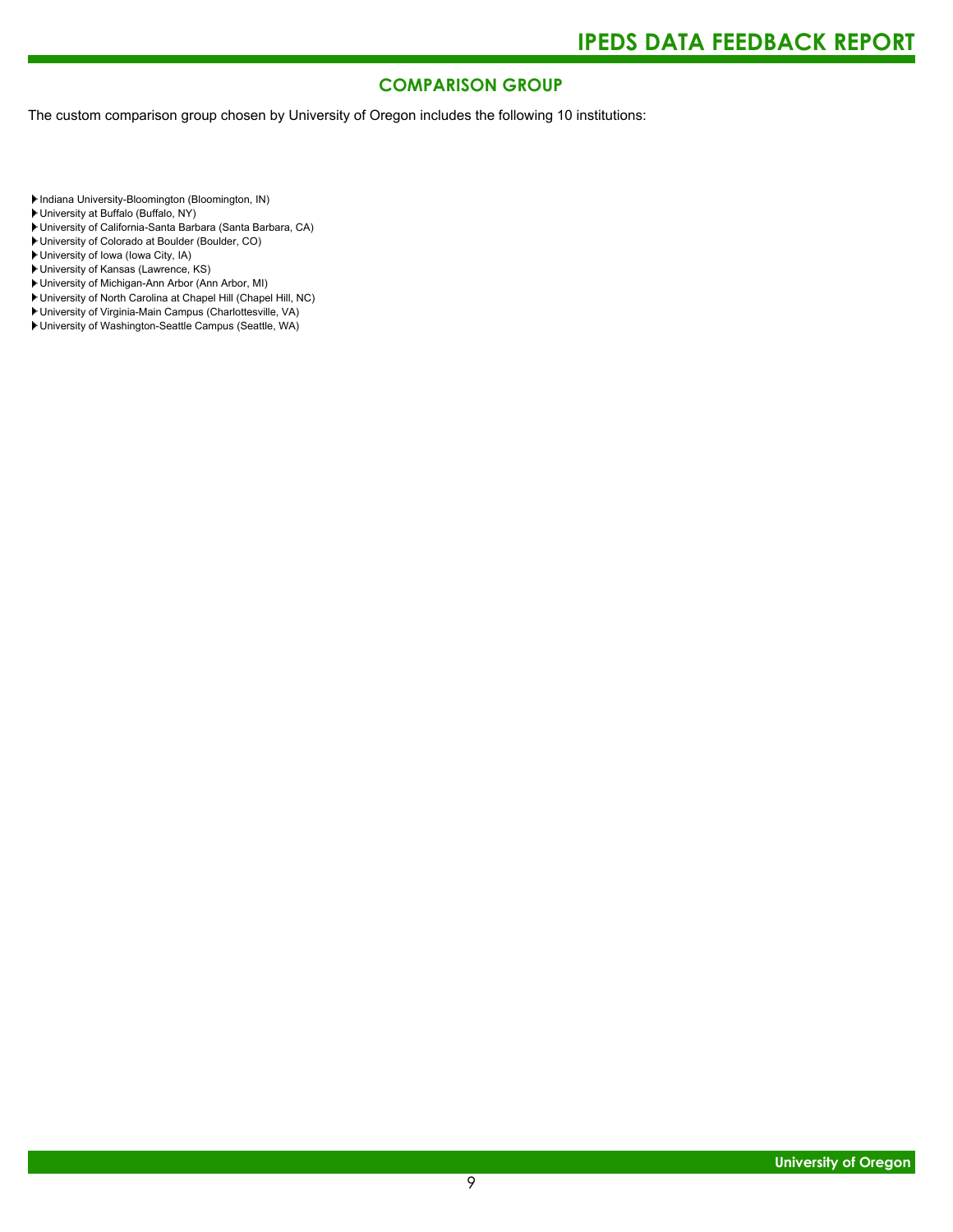### **METHODOLOGICAL NOTES**

#### **Overview**

This report is based on data supplied by institutions to IPEDS during the 2008-09 survey year. Response rates exceeded 99 percent for most surveys. Detailed response tables are included in IPEDS First Look reports, which can be found at [http://nces.ed.gov/pubsearch/getpubcats.asp?sid=010.](http://nces.ed.gov/pubsearch/getpubcats.asp?sid=010)

#### **Comparison Groups**

Comparison group data are included to provide a context for interpreting your institution's statistics. If your institution did not define a Custom Comparison Group for this report by July 14, NCES selected a comparison group for you based on the institutional characteristics detailed immediately above the listing of the comparison group institutions. (If the Carnegie Classification of Institutions of Higher Education was used as an institutional characteristic in the definition of a comparison group, the 2005 Basic version was used.) The comparison group used in this report may not reflect your institution's peer group, or you may wish to compare your institution to other groups. The Executive Peer Tool (ExPT) (<http://nces.ed.gov/ipeds/datacenter/>) can be used to reproduce the figures in this report using different peer groups.

#### **Use of Median Values for Comparison Group**

The value for the focus institution is compared to the median value for the comparison group for each statistic included in the figure. If more than one statistic is presented in a figure, the median values are determined separately for each indicator or statistic. Where percentage distributions are presented, median values may not add to 100 percent. Through the ExPT, users have access to all of the data used to create the figures included in this report.

#### **Missing Statistics**

If a statistic is not reported for your institution, the omission indicates that the statistic is not relevant to your institution and the data were not collected. As such, not all notes listed below may be applicable to your report.

#### **Use of Imputed Data**

All IPEDS data are subject to imputation for total (institutional) and partial (item) nonresponse. If necessary, imputed values were used to prepare your report.

#### **Data Confidentiality**

IPEDS data are not collected under a pledge of confidentiality.

#### **Disaggregation of Data by Race/Ethnicity**

When applicable, some statistics are disaggregated by race/ethnicity. Between survey years 2008-09 and 2010-11, the categories used for the collection and reporting of race/ethnicity data in IPEDS are transitioning to those developed in 1997 by the Office of Management and Budget, and institutions may report using either those categories, the older (1977) categories, or a mixture of both. Therefore, during the transition, only derived categories that present comparable data will be displayed. Detailed information about these changes can be found at <http://nces.ed.gov/ipeds/reic/resource.asp>.

#### **Postbaccalaureate Degree Categories**

In 2008-09 IPEDS, new postbaccalaureate degree categories were introduced as optional. The new categories are Doctor's degree-Research/scholarship, Doctor's degree-Professional practice, and Doctor's degree-Other. In addition, the First-professional degree and certificate categories and the single Doctor's degree category are being phased out. During the transition period, all First-professional students are reflected as graduate students, all First-professional degrees awarded are reflected as Doctor's degrees, and all Doctor's degrees reported under the new categories are aggregated under a single Doctor's degree category, so that data reported by all institutions are comparable.

#### **Cohort Determination for Reporting Student Financial Aid and Graduation Rates**

Student cohorts for reporting Student Financial Aid and Graduation Rates data are based on the reporting type of the institution. For institutions that report based on an academic year (those operating on standard academic terms), student counts and cohorts are based on fall term data. Student counts and cohorts for program reporters (those that do not operate on standard academic terms) are based on unduplicated counts of students enrolled during a full 12-month period.

#### **Description of Statistics Used in the Figures**

#### *Core Expenses*

Core expenses for public institutions using the Governmental Accounting Standards Board (GASB) standards include expenses for instruction, research, public service, academic support, institutional support, student services, operation and maintenance of plant, depreciation, scholarships and fellowships, other expenses, and nonoperating expenses. Core expenses for private, not-for-profit and public institutions reporting under the Financial Accounting Standards Board (FASB) standards include expenses for instruction, research, public service, academic support, student services, institutional support, net grant aid to students, and other expenses. For all institutions, core expenses exclude expenses for auxiliary enterprises (e.g., bookstores, dormitories), hospitals, and independent operations. Expenses for operation and maintenance of plant for GASB institutions are included in other core expenses, but are allocated to each of the other functions for FASB institutions.

#### *Core Revenues*

Core revenues for public institutions reporting under GASB standards include tuition and fees; government appropriations (federal, state, and local); government grants and contracts; private gifts, grants, and contracts; investment income; other operating and nonoperating sources; and other revenues and additions. Core revenues for private, not-for-profit institutions (and a small number of public institutions) reporting under FASB include tuition and fees; government appropriations (federal, state, and local); government grants and contracts; private gifts, grants, and contracts; investment return; sales and services of educational activities; and other sources. Core revenues for private, for-profit institutions reporting under FASB standards include tuition and fees; government appropriations (federal, state, and local); government grants and contracts; private grants and contracts; net investment income; sales and services of educational activities; and other sources. In general, core revenues exclude revenues from auxiliary enterprises (e.g., bookstores, dormitories), hospitals, and independent operations.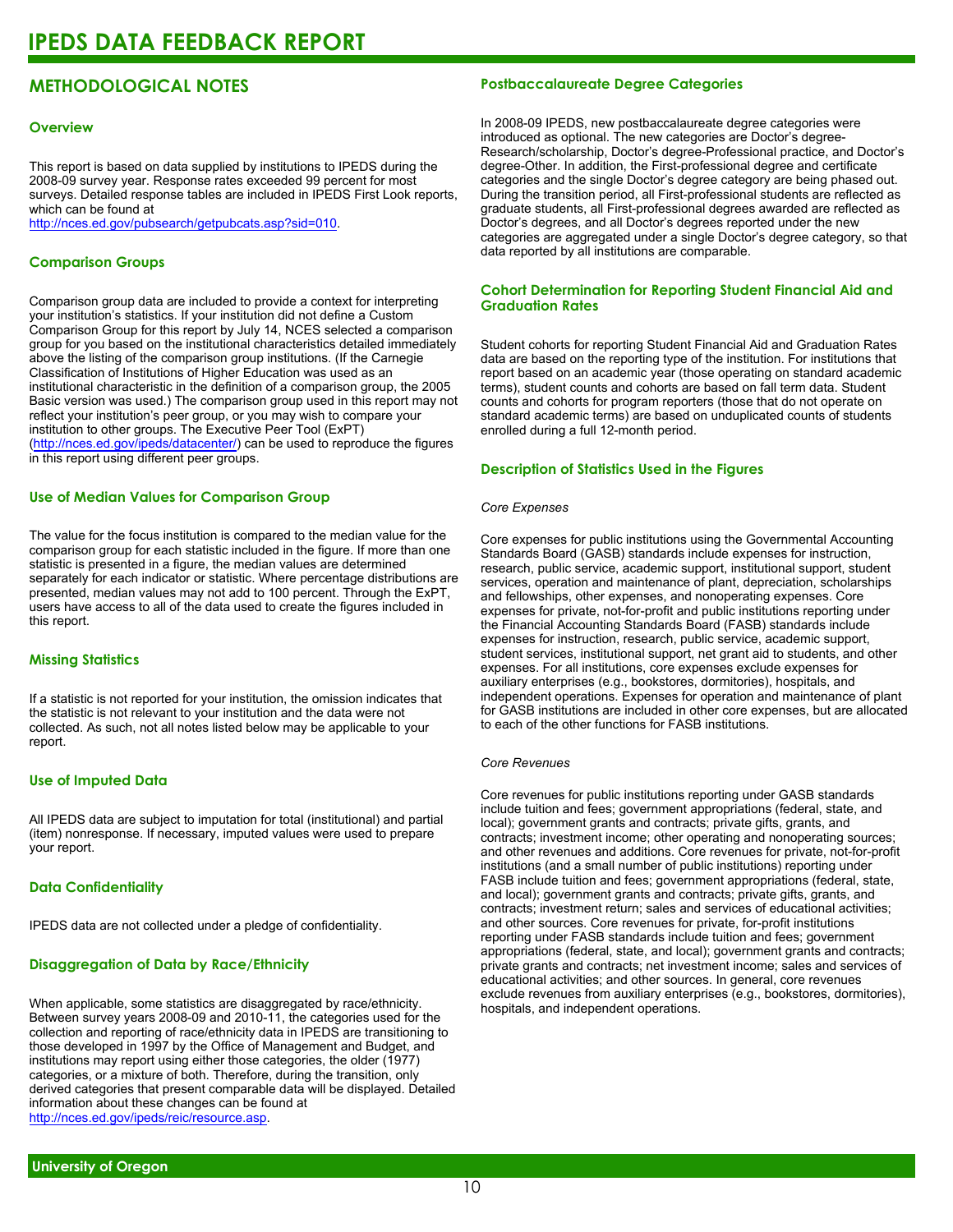#### *Endowment Assets*

Endowment assets, for public institutions under GASB standards, and private, not-for-profit institutions under FASB standards, include gross investments of endowment funds, term endowment funds, and funds functioning as endowment for the institution and any of its foundations and other affiliated organizations. Private, for-profit institutions under FASB do not hold or report endowment assets.

#### *Equated Instructional Staff Salaries*

Total salary outlays for full-time instructional staff on 11/12-month contracts were equated to 9/10-month outlays by multiplying the outlay for 11/12 month contracted instructional staff by 0.8182. The equated outlays were then added to the outlays for 9/10-month instructional staff to determine an average salary for each rank. Salaries for staff on less-than-9-month contracts are not included.

#### *FTE for Enrollment*

The full-time equivalent (FTE) enrollment used in this report is the sum of the institution's FTE undergraduate enrollment and FTE graduate enrollment (as calculated from or reported on the 2007-08 12-month Enrollment component) plus the estimated FTE of first-professional students. Undergraduate and graduate FTE are estimated using 12-month instructional activity (credit and/or contact hours). If applicable, firstprofessional FTE is estimated by calculating the ratio of full-time to parttime first-professional students from the 2007 fall counts and applying this ratio to the 2007-08 12-month unduplicated headcount of first-professional students. The estimated number of full-time students is added to one-third of the estimated number of part-time students. See "Calculation of FTE Students (using instructional activity)" in the IPEDS Glossary at <http://nces.ed.gov/ipeds/glossary/>.

#### *FTE for Staff*

The full-time equivalent (FTE) of staff is calculated by summing the total number of full-time staff from the Employees by Assigned Position (EAP) section of the Human Resources component and adding one-third of the total number of part-time staff.

#### *Graduation Rates and Transfer-out Rate*

Graduation rates are those developed to satisfy the requirements of the Student Right-to-Know and Higher Education Opportunity Acts and are defined as the total number of individuals from a given cohort of full-time, first-time, degree/certificate-seeking undergraduates who completed a degree or certificate within a given percent of normal time (for the degree or certificate) before the ending status date of August 31, 2008, divided by the entire cohort of full-time, first-time, degree/certificate-seeking undergraduates minus any allowable exclusions. Institutions are permitted to exclude from the initial cohort students who died or were totally and permanently disabled; those who left school to serve in the armed forces or were called to active duty; those who left to serve with a foreign aid service of the federal government, such as the Peace Corps; and those who left to serve on an official church mission. Transfer-out rate is the total number of students from the cohort who are known to have transferred out of the reporting institution within the same time period, divided by the same adjusted cohort. Only institutions with a mission that includes preparing students to transfer are required to report transfers out.

#### *Retention Rates*

Full-time retention rates are defined as the number of full-time, first-time, degree/certificate-seeking undergraduate students who enter the institution for the first time in the fall and who return to the same

### **IPEDS DATA FEEDBACK REPORT**

institution the following fall (as either full- or part-time), divided by the total number of full-time, first-time, degree/certificate-seeking undergraduates in the fall of first entrance. Part-time retention rates are similarly defined. For 4 -year institutions offering a bachelor's degree, this rate is reported only for those students seeking a bachelor's degree. For less than 4-year institutions, the rate is calculated for all degree/certificate-seeking students.

#### *Salaries, Wages, and Benefits*

Salaries, wages, and benefits, for public institutions under GASB standards, and private, not-for-profit institutions under FASB standards, include amounts paid as compensation for services to all employees regardless of the duration of service, and amounts made to or on behalf of an individual over and above that received in the form of a salary or wage. Frequently, benefits are associated with an insurance payment. Private, for -profit institutions under FASB standards do not report salaries.

#### *Student-to-Faculty Ratio*

An institution's student-to-faculty ratio is calculated by determining the number of FTE students (using Fall Enrollment data) divided by the total FTE instructional staff (using the total Primarily instruction + Instruction/research/public service staff reported on the EAP section of the Human Resources component). For this calculation, FTE for students is equal to the number of full-time students plus one-third the number of parttime students; FTE for instructional staff is similarly calculated. Students enrolled in "stand-alone" graduate or professional programs and instructional staff teaching in these programs are excluded from the FTE calculations. "Stand-alone" graduate or professional programs are those programs such as medicine, law, veterinary, dentistry, social work, or public health, in which faculty teach virtually only graduate-level students (also referred to as "independent" programs).

#### *Total Entering (Undergraduate-Level) Students*

Total entering students are students at the undergraduate level, both fulland part-time, coming into the institution for the first time in the fall term (or the prior summer term who returned again in the fall). This includes all firsttime undergraduate students, students transferring into the institution at the undergraduate level, and non-degree/certificate seeking undergraduates entering in the fall. Only degree-granting institutions report total entering students.

#### *Tuition and Required Fees*

Tuition is defined as the amount of money charged to students for instructional services; required fees are those fixed sum charges to students for items not covered by tuition that are required of such a large proportion of all students that the student who does not pay the charge is an exception. The amounts used in this report are for full-time, first-time, degree/certificate-seeking undergraduates and are those used by the financial aid office to determine need. For institutions that have differential tuition rates for in-district or in-state students, the lowest tuition rate is used in the figure. Only institutions that operate on standard academic terms will have tuition figures included in their report.

#### **Additional Methodological Information**

Additional methodological information on the IPEDS components can be found in the publications available at <http://nces.ed.gov/pubsearch/getpubcats.asp?sid=010>.

Additional definitions of variables used in this report can be found in the IPEDS online glossary available at <http://nces.ed.gov/ipeds/glossary/>.